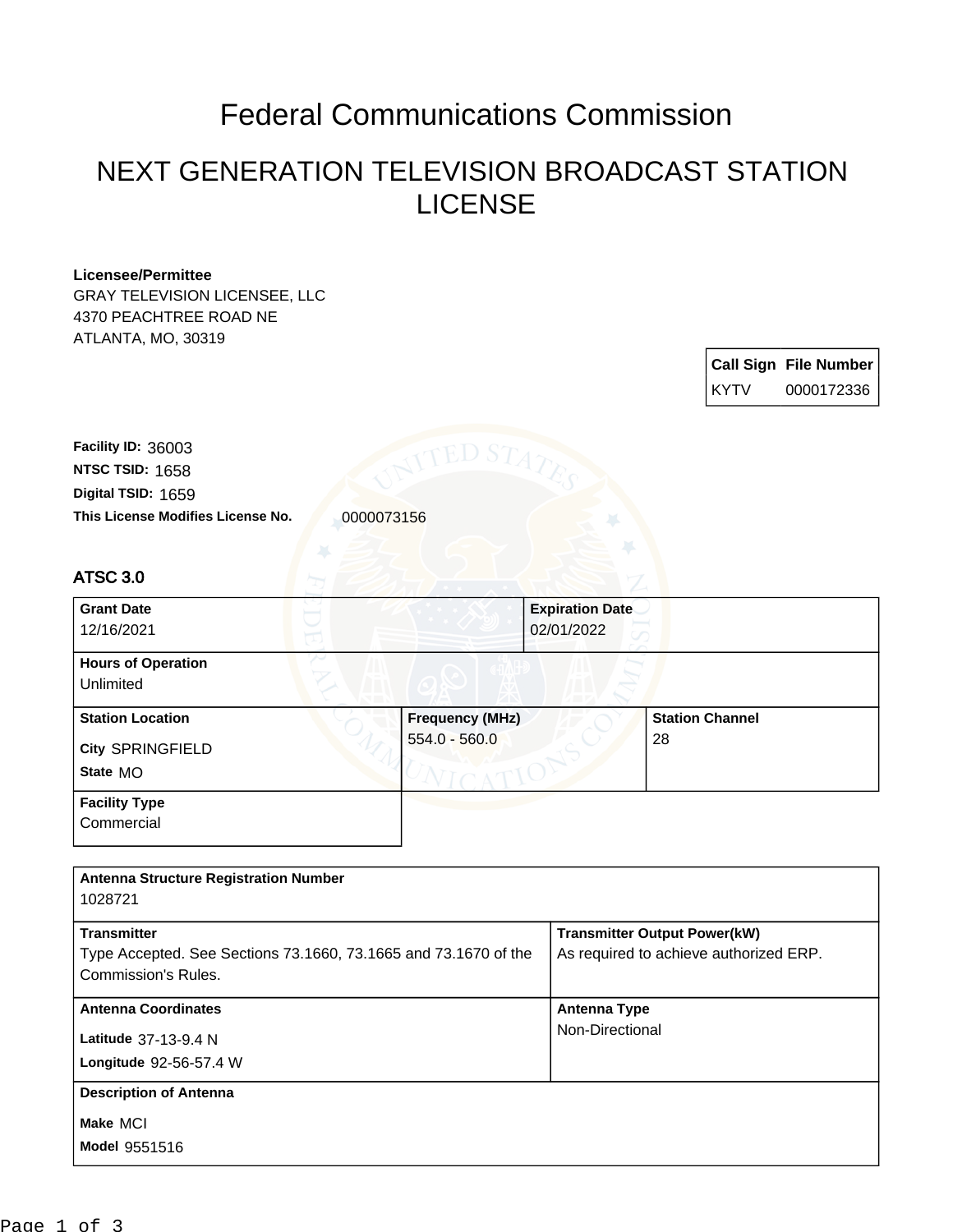| Antenna Beam Tilt (Degrees Electrical)                          | Antenna Beam Tilt (Degrees Mechanical @           |
|-----------------------------------------------------------------|---------------------------------------------------|
| 0.75                                                            | Degrees Azimuth)                                  |
|                                                                 | Not Applicable                                    |
| <b>Major Lobe Directions</b>                                    | <b>Maximum Effective Radiated Power (Average)</b> |
| N/A                                                             | 1000 kW                                           |
|                                                                 | 30.00 DBK                                         |
|                                                                 |                                                   |
| <b>Height of Radiated Center Above Ground (Meters)</b>          | <b>Height of Radiated Center Above Mean Sea</b>   |
| 452.9                                                           | Level (Meters)                                    |
|                                                                 | 933.0                                             |
| <b>Height of Radiated Center Above Average Terrain (Meters)</b> | <b>Overall Height of Antenna Structure Above</b>  |
| 493                                                             | <b>Ground (Meters)</b>                            |
|                                                                 | See the registration for this antenna structure.  |

| <b>Waivers/Special Conditions</b><br><b>ATSC 1.0</b>    | red S $T_A$                               |                                      |                              |             |                              |
|---------------------------------------------------------|-------------------------------------------|--------------------------------------|------------------------------|-------------|------------------------------|
|                                                         |                                           |                                      |                              |             | <b>Call Sign Facility ID</b> |
|                                                         |                                           |                                      |                              | <b>KYTV</b> | 36003                        |
| <b>Grant Date</b><br>12/16/2021                         |                                           | <b>Expiration Date</b><br>02/01/2022 |                              |             |                              |
| <b>Hours of Operation</b><br>Unlimited                  |                                           |                                      |                              |             |                              |
| <b>Station Location</b><br>City SPRINGFIELD<br>State MO | <b>Frequency (MHz)</b><br>$500.0 - 506.0$ |                                      | <b>Station Channel</b><br>19 |             |                              |
| <b>Facility Type</b><br>Commercial                      |                                           |                                      |                              |             |                              |

| <b>Antenna Structure Registration Number</b><br>1218324         |                                        |
|-----------------------------------------------------------------|----------------------------------------|
| <b>Transmitter</b>                                              | <b>Transmitter Output Power(kW)</b>    |
| Type Accepted. See Sections 73.1660, 73.1665 and 73.1670 of the | As required to achieve authorized ERP. |
| Commission's Rules.                                             |                                        |
| <b>Antenna Coordinates</b>                                      | Antenna Type                           |
| Latitude 37-10-26.0 N                                           | Non-Directional                        |
| Longitude 92-56-28.1 W                                          |                                        |